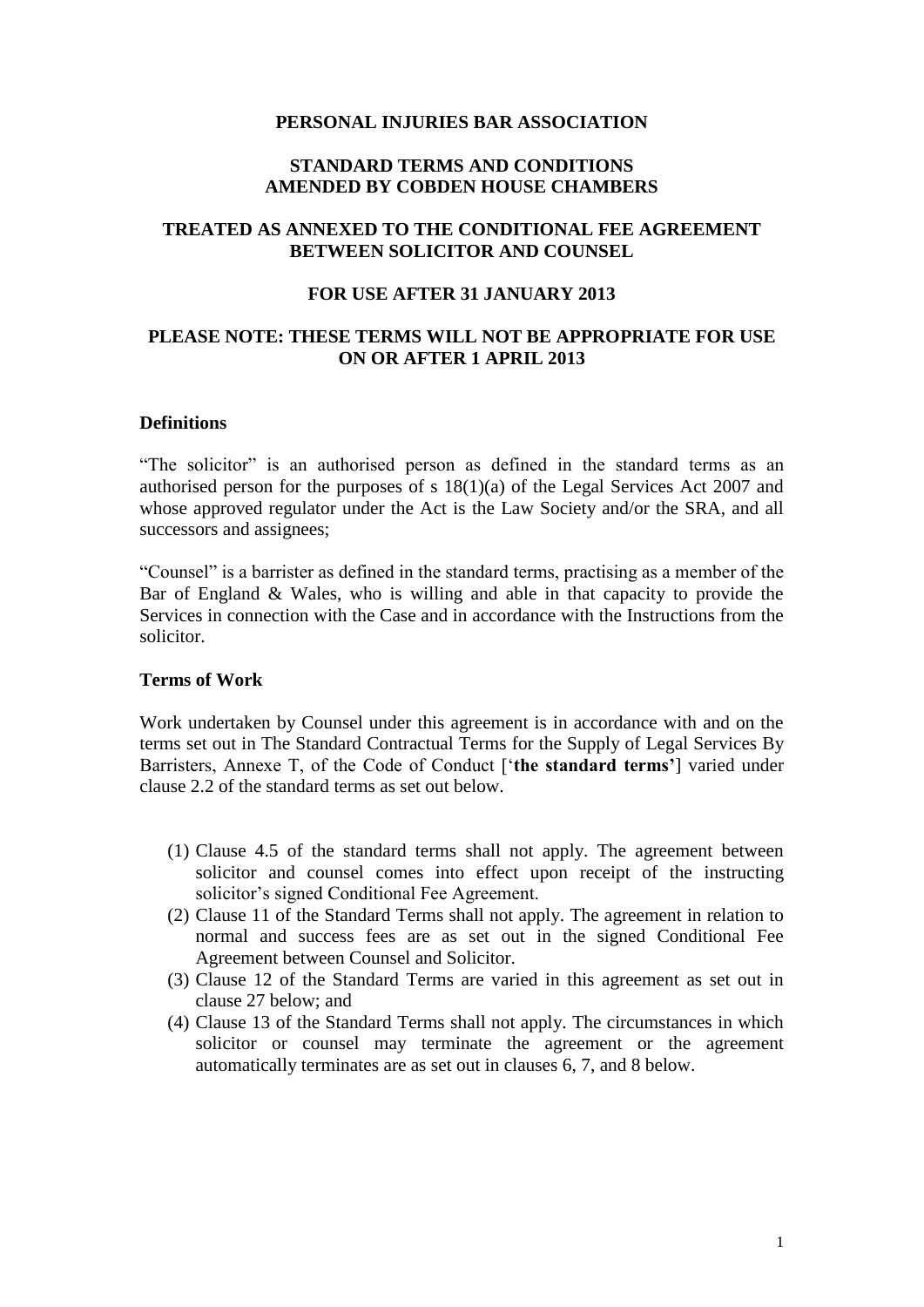#### **PART ONE CONDITIONS PRECEDENT**

- 1. Papers Provided To Counsel
- 2. Solicitor's Compliance With The Regulations

# **PART TWO**

# **OBLIGATIONS OF COUNSEL**

- 3. To Act Diligently
- 4. Inappropriate Instructions

#### **PART THREE**

### **OBLIGATIONS OF SOLICITOR**

5. Obligations of Solicitor

# **PART FOUR**

#### **TERMINATION**

- 6. Termination by Counsel
- 7. Termination by The Solicitor
- 8. Automatic Termination
- 9. Client Becoming under a Disability
- 10. Counsel Taking Silk

#### **PART FIVE**

#### **COUNSEL'S FEES AND EXPENSES**

- 11. Counsel's Normal Fees
- 12. Counsel's Success Fee
- 13. Counsel's Expenses

#### **PART SIX**

#### **COUNSEL'S ENTITLEMENT TO FEES**

- (A) If The Agreement is not Terminated
	- 14. Definition of Success
	- 15. Part 36 Offers and Payments
	- 16. Failure
	- 17. Errors and Indemnity for Fees
	- 18. (B) On Termination of the Agreement
	- 19. Challenge to the Success Fee
	- 20. Return of Work

### **PART SEVEN**

#### **ASSESSMENT AND PAYMENT OF COSTS/FEES**

- 21. Costs Assessment
- 22. Interest
- 23. Challenge to Success Fee
- 24. Disclosing the Reasons for the Success Fee
- 25. Reduction on Assessment
- 26. Agreement on Fees
- 27. Solicitor's Obligation to Pay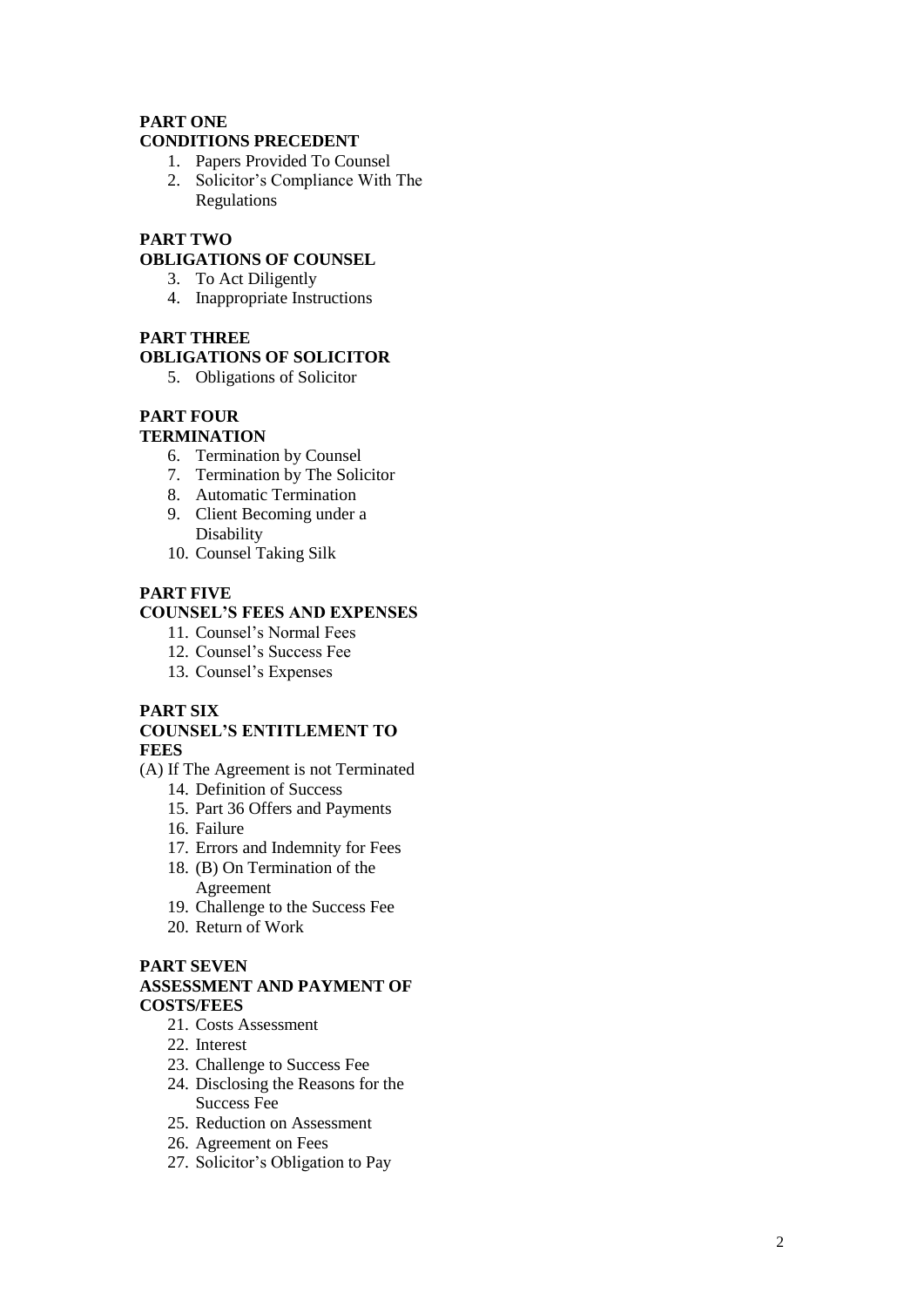# **PART ONE CONDITIONS PRECEDENT**

### **Papers provided to Counsel**

- 1. The solicitor should have provided counsel with the following documents:
	- 1) a copy of the conditional fee agreement between the solicitor and the client and the Law Society's Conditions as they apply to the claim;
	- 2) written confirmation that "after the event" or other similar insurance is in place, or a written explanation why it is not;
	- 3) all relevant papers and risk assessment material, including all advice from experts and other solicitors or barristers to the client or any Litigation Friend in respect of the claim, which is currently available to the solicitor; and
	- 4) any offers of settlement already made by the client or the defendant.

### **Solicitor's Compliance with Statute**

2. The solicitor confirms that the conditional fee agreement between the solicitor and the client complies with sections 58 and 58A of the Courts and Legal Services Act 1990 and the Conditional Fee Agreements Order 2000.

# **PART TWO OBLIGATIONS OF COUNSEL**

### **To act diligently**

3. Counsel agrees to act diligently on all proper instructions from the solicitor subject to paragraph 4 hereof.

# **Inappropriate Instructions**

- 4. Counsel is not bound to accept instructions:
	- 1) to appear at any hearing where it would be reasonable
		- (a) to assume that counsel's fees would not be allowed on assessment or
		- (b) to instruct a barrister of less experience and seniority (albeit that counsel shall use his/her best endeavours to ensure that an appropriate barrister will act for the client on the same terms as this agreement);
	- 2) to draft documents or advise if a barrister of similar seniority would not ordinarily be instructed so to do if not instructed on a conditional fee basis;
	- 3) outside the scope of this agreement.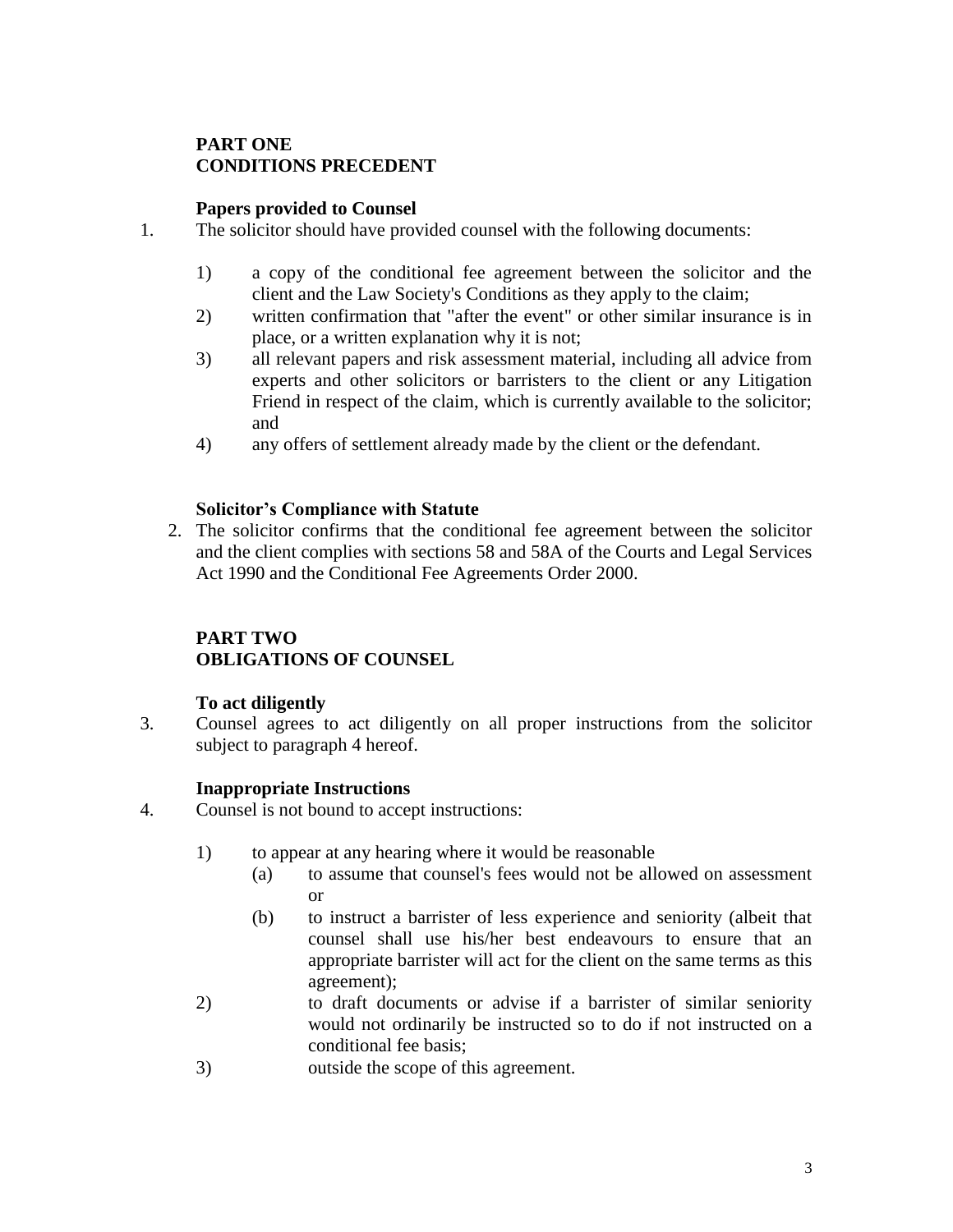# **PART THREE OBLIGATIONS OF THE SOLICITOR**

- 5. The solicitor agrees:
	- 1) to comply with all the requirements of the CPR, the practice direction about costs supplementing parts 43 to 48 of the CPR (PD Costs), the relevant pre-action protocol, and any court order relating to conditional fee agreements, and in particular promptly to notify the Court and the opponent of the existence and any subsequent variation of the CFA with the client and of this agreement and whether he / she has taken out an insurance policy or made an arrangement with a membership organisation and of the fact that additional liabilities are being claimed from the opponent;
	- 2) promptly to apply for relief from sanction pursuant to CPR part 3.8 if any default under part  $44.3B(1)(c)$  or (d) occurs and to notify counsel of any such default;
	- 3) to act diligently in all dealings with counsel and the prosecution of the claim;
	- 4) to liaise with or consult counsel about the likely amount of counsel's fees before filing any estimate of costs in the proceedings, and to provide a copy of any such estimate to counsel;
	- 5.1) to consult counsel on the need for advice and action: (a) following the service of statements of case and before the allocation decision is made; and
		- (b) within a reasonable time after the exchange of any expert evidence;
	- 5.2) to return papers to counsel within 14 days of the exchange of witness statements in order that counsel can advise with regard to prospects of success;
	- 5.3) to return papers to counsel within 14 days of receipt of any experts' joint statement of issue to enable counsel to advise / quantify the claim;
	- 6) to deliver within a reasonable time papers reasonably requested by counsel for consideration;
	- 7) promptly to bring to counsel's attention:
		- (a) any priority or equivalent report to insurers;
		- (b) any Part 36 or other offer to settle;
		- (c) any Part 36 payment into Court;
		- (d) any evidence information or communication which may
		- materially affect the merits of any issue in the case;
		- (e) any application by any party to have the client's costs capped;
		- (f) any costs capping order;

(g) any other factor coming to the solicitor's attention which may affect counsel's entitlement to success fees whether before or after the termination of this agreement;

(h) the instruction of other counsel;

8) promptly to communicate to the client any advice by counsel: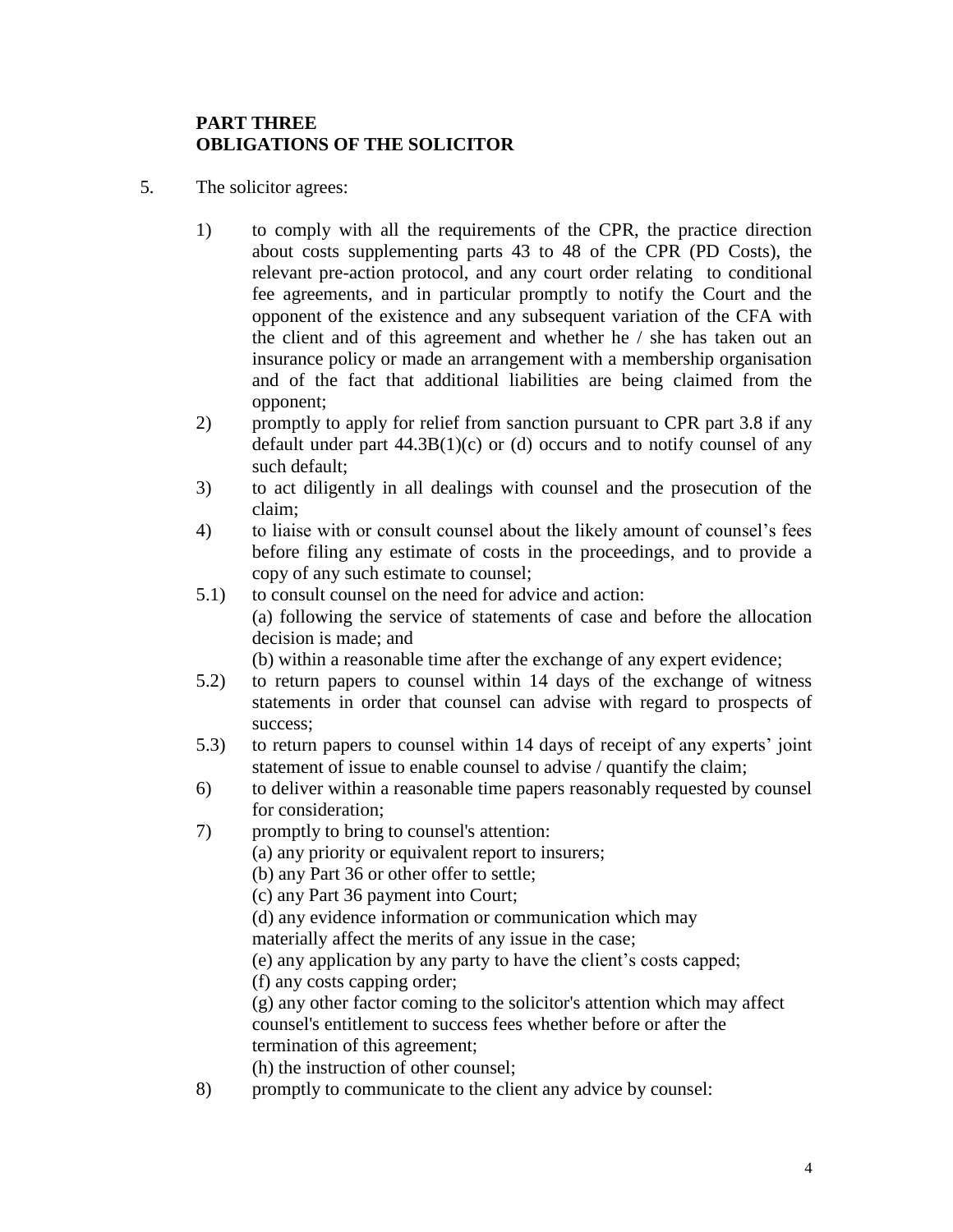- (a) to make, accept or reject any Part 36 or other offer;
- (b) to accept or reject any Part 36 payment in;
- (c) to incur, or not incur, expenditure in obtaining evidence or preparing the case;
- (d) to instruct Leading counsel or a more senior or specialised barrister;
- (e) that the case is likely to be lost;
- (f) that damages and costs recoverable on success make it unreasonable or uneconomic for the action to proceed;
- 9) promptly to inform counsel's clerk of any listing for trial;
- 10) to deliver the brief to counsel in accordance with the agreement between the solicitor and counsel;
- 11) to confer with counsel in good time to enable a conference to be arranged not less than 6 weeks before any trial, if counsel so advises;
- 12) To comply with any reasonable request for an opportunity to review the case at any specified point in the case;
- 13) to inform counsel promptly if the case concludes 14 days before the date fixed for trial if the claim is allocated to the fast-track or 21 days if allocated to the multi-track;
- 14) if any summary assessment of costs takes place in the absence of counsel, to submit to the court a copy of counsel's risk assessment and make representations on counsel's behalf in relation to his/her fees;
- 15) to inform counsel in writing within 2 days of any reduction of counsel's fees on summary assessment in the absence of counsel and of any directions given under PD Costs 20.3(1) or alternatively to make application for such directions on counsel's behalf;
- 16) where points of dispute are served pursuant to CPR part 47.9 seeking a reduction in any percentage increase charged by counsel on his fees, to give the client the written explanation required by PD Costs 20.5 on counsel's behalf;
- 17) where more than one defendant is sued, the solicitor will write to the "after the event" insurers clarifying whether and when defendants' costs are to be covered if the claimant does not succeed or win against all of the defendants, and send that correspondence to counsel;
- 18) when drawing up a costs bill at any stage of the case to include in it a claim for interest on counsel's fees;
- 19) Following termination of this agreement, promptly to inform counsel of any development which may affect his/ her entitlement to any fees.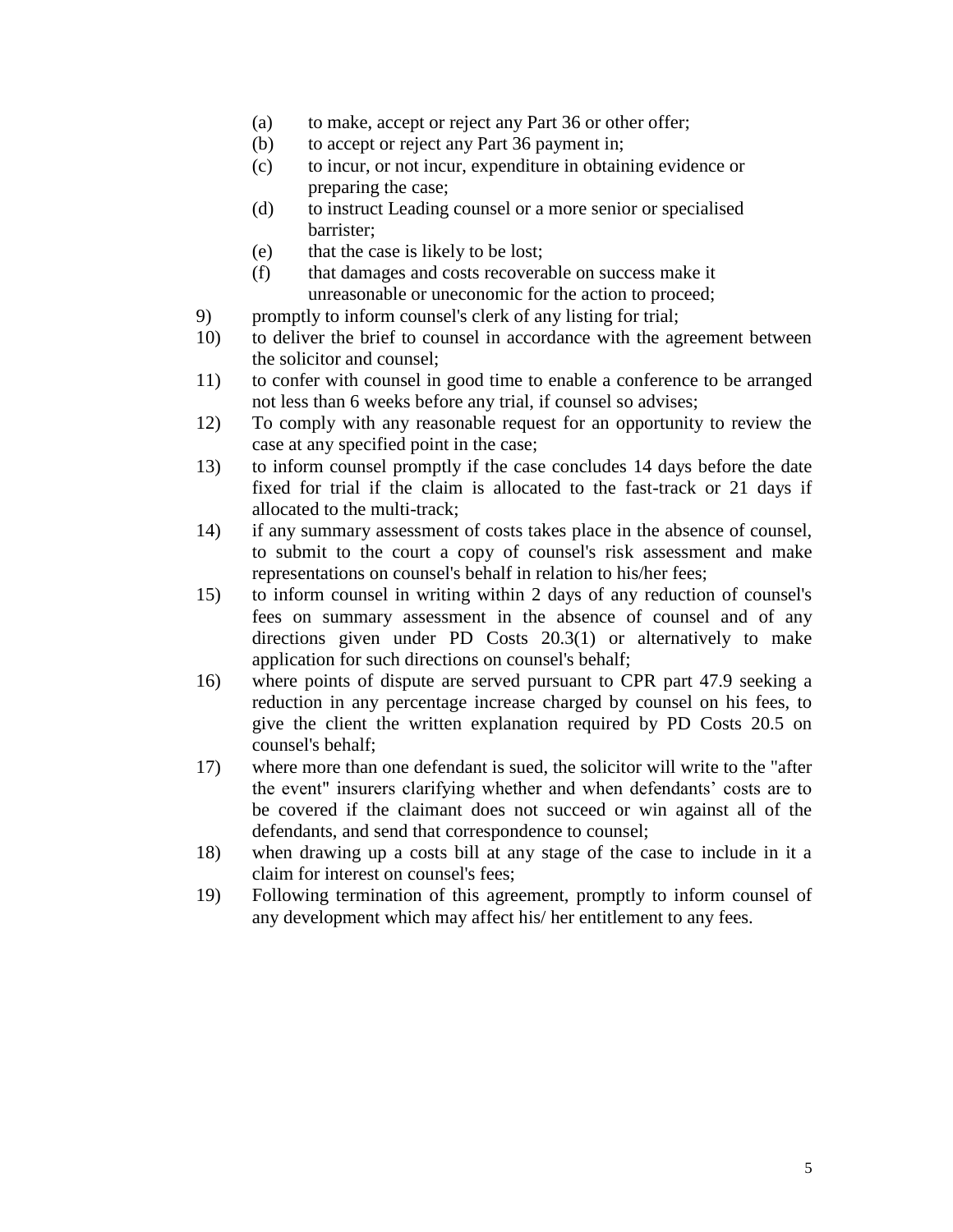# **PART FOUR TERMINATION**

### **Termination by Counsel**

- 6. Counsel may terminate the agreement if:
	- 1) Counsel discovers the existence of any document which should have been disclosed to him under clause 1 above and which materially affects Counsel's view of the likelihood of success and/or the amount of financial recovery in the event of success;
	- 2) Counsel discovers that the solicitor is in breach of any obligation in paragraph 5 hereof;
	- 3) the solicitor, client or any Litigation Friend rejects counsel's advice in any respect set out in paragraph 5(8) hereof;
	- 4) Counsel is informed or discovers the existence of any set-off or counterclaim which materially affects the likelihood of success and/or the amount of financial recovery in the event of success;
	- 5) Counsel is informed or discovers the existence of information which has been falsified or should have been but has not been provided by the solicitor, client or any Litigation Friend, of which counsel was not aware and which counsel could not reasonably have anticipated, which materially affects the merits of any substantial issue in the case;
	- 6) Counsel is informed of, or discovers the existence of, any information or evidence, of which counsel was not aware and which counsel could not reasonably have anticipated, which materially affects the merits of any substantial issue in the case;
	- 7) Counsel is required to cease to act by the Code of Conduct of the Bar of England and Wales or counsel's professional conduct is being impugned; provided that counsel may not terminate the agreement if so to do would be a breach of that Code, and notice of any termination must be communicated promptly in writing to the solicitor;
	- 8) A costs capping order is made which counsel reasonably believes may adversely affect the recoverability of his or her normal fees and/or his or her percentage increase;
	- 9) If the opponent receives Community Legal Service funding;
	- 10) Counsel assesses the prospects of success in the case at or below 50%;
	- 11) Counsel advises the discontinuance of a claim for any reason.

### **Termination by the Solicitor**

7. The solicitor may terminate the agreement at any time on the instructions of the client or any Litigation Friend.

### **Automatic Termination**

8. This agreement shall automatically terminate if: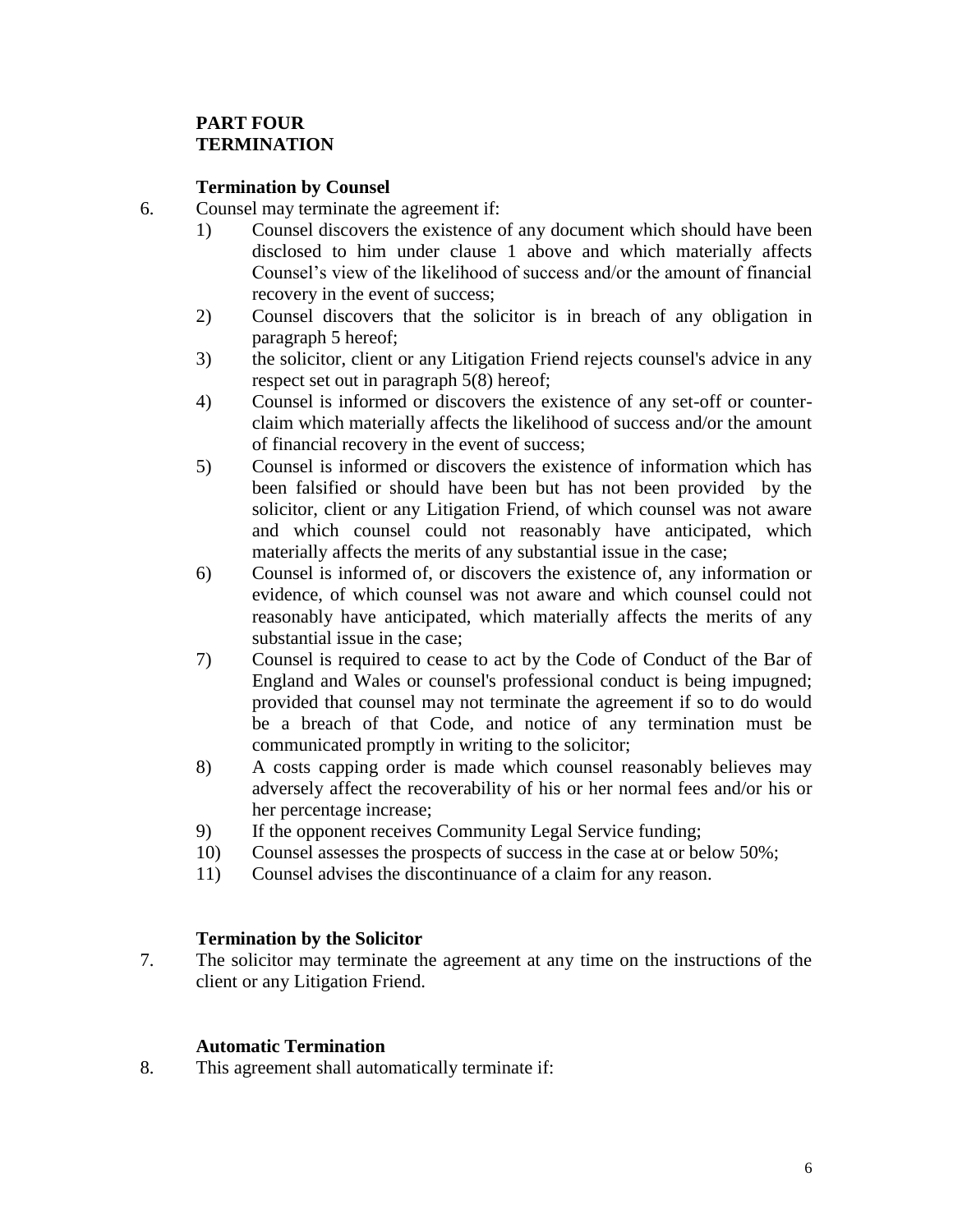- 1) Counsel accepts a full-time judicial appointment;
- 2) Counsel retires from practice;
- 3) the solicitor's agreement with the client is terminated before the conclusion of the case;
- 4) Legal Services Commission funding is granted to the client;
- 5) the client dies;
- 6) the court makes a Group Litigation Order covering this claim.

### **Client becoming under a Disability**

- 9. If the client at any time becomes under a disability then the solicitor will:
	- 1) consent to a novation of his Conditional Fee Agreement with the client to the Litigation Friend and
	- 2) where appropriate, apply to the Court to obtain its consent to acting under a conditional fee agreement with the Litigation Friend. Thereafter, the Litigation Friend shall, for the purposes of this agreement, be treated as if he/she was and has always been the client.

### **Counsel taking Silk**

10. If counsel becomes Queen's Counsel during the course of the agreement then either party may terminate it provided he/she does so promptly in writing.

# **PART FIVE**

# **COUNSEL'S FEES AND EXPENSES**

### **Counsel's Normal Fees**

11. Counsel's fees upon which a success fee will be calculated (the normal fees) will be calculated on the basis of the fees agreed from time to time between the solicitor and counsel's clerk.

### **Counsel's Success Fee**

12. The rate of counsel's success fee and reasons will be as set out in the agreement between the Solicitor and Counsel.

### **Counsel's Expenses**

- 13. If a hearing, conference or view takes place more than 25 miles from counsel's chambers the solicitor shall pay counsel's reasonable travel and accommodation expenses which shall:
	- 1) appear separately on counsel's fee note;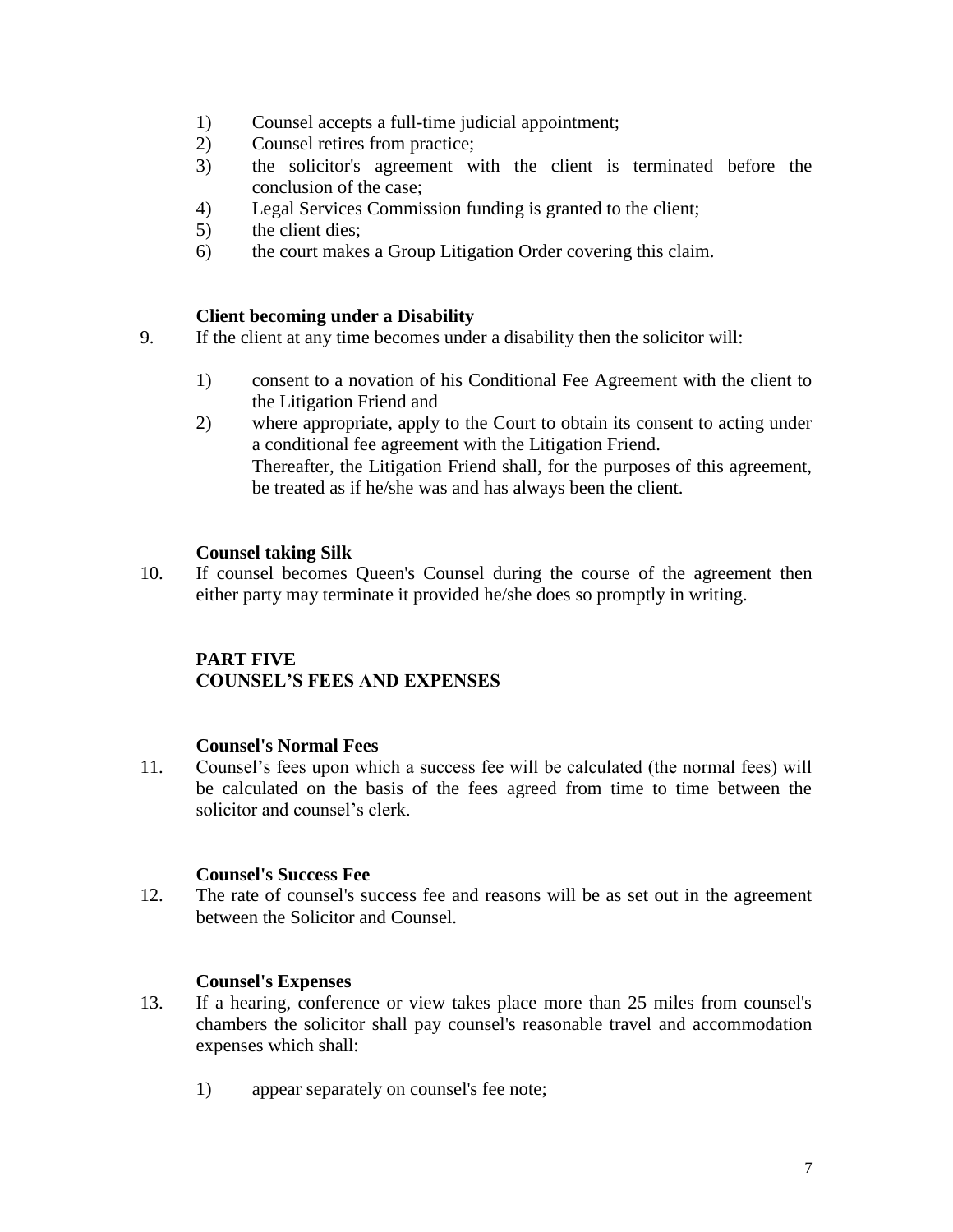- 2) attract no success fee; and
- 3) be payable on conclusion of the claim or, in any event not more than 6 months after the date of the fee note on which they appear (whichever is the earlier) and shall be paid regardless of whether the claim is ultimately successful or not.

# **PART SIX COUNSEL'S ENTITLEMENT TO FEES**

### **(A) If the Agreement is not Terminated**

### **Definition of "success"**

- 14. 1) "Success" means the same as "win" in the Conditional Fee Agreement between the solicitor and the client.
	- 2) Subject to paragraphs 15, 18 & 21 hereof, in the event of success the solicitor will pay counsel his/her normal and success fees; and
	- 3) If the client is successful at an interim hearing counsel may apply for summary assessment of solicitor's basics costs and counsel's normal fees.

### **Part 36 Offers and Payments**

- 15. If the amount of damages and interest awarded by a court is less than a Part 36 payment into Court or effective Part 36 offer then:
	- 1) if counsel advised its rejection he/she is entitled to normal and success fees for work up to receipt of the notice of Part 36 payment into Court or offer but only normal fees for subsequent work;
	- 2) if counsel advised its acceptance he/she is entitled to normal and success fees for all work done.

# **Failure**

16. Subject to paragraph 17 (1) hereof, if the case is lost or on counsel's advice ends without success then counsel is not entitled to any fees.

### **Errors and Indemnity for Fees**

- 17. 1) If, because of a breach by the solicitor of his/her duty to the client, the client's claim is dismissed or struck out:
	- a) for non compliance with an interlocutory order; or
	- b) for want of prosecution, or
	- c) by rule of court or the Civil Procedure Rules; or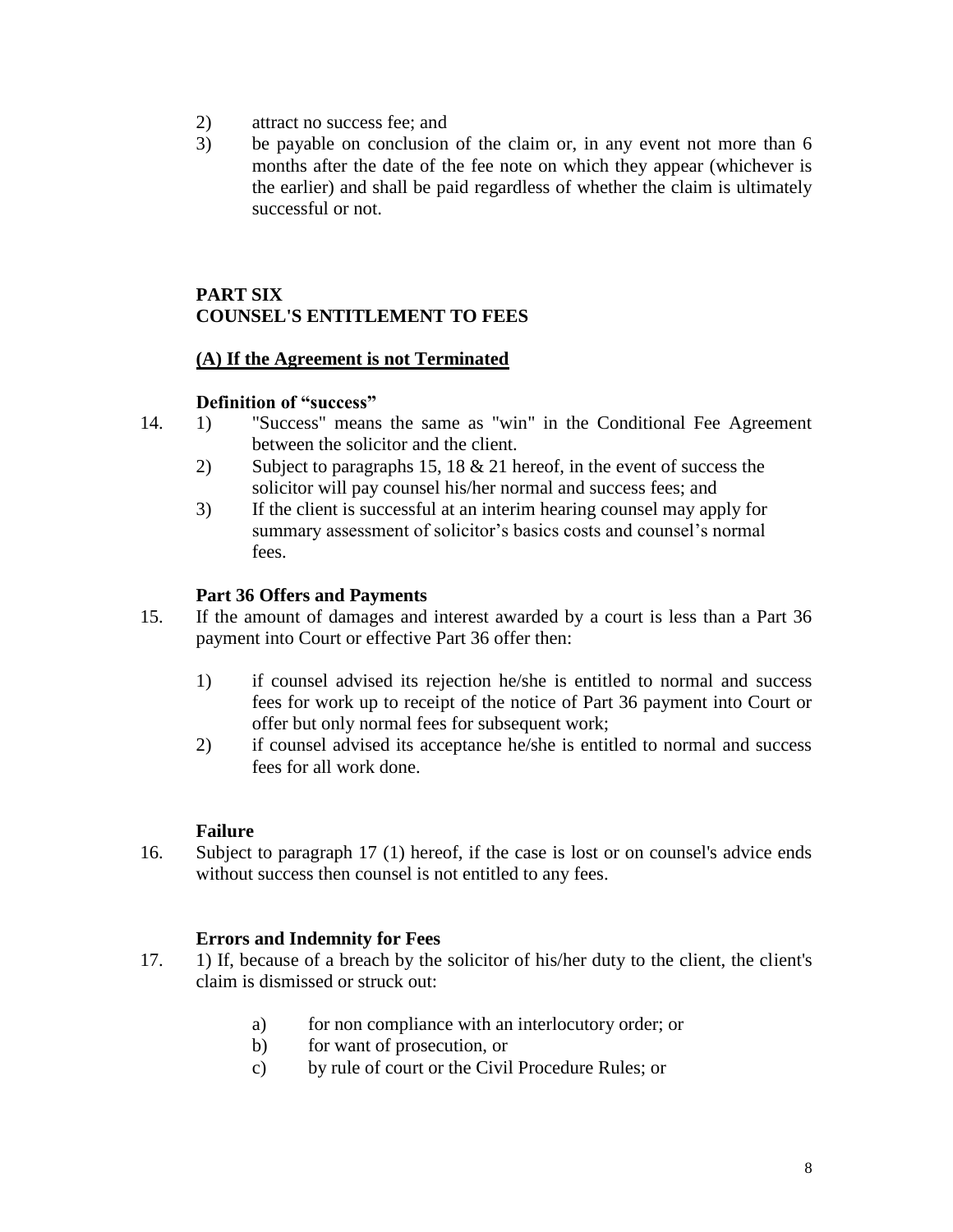becomes unenforceable against the MIB for breach of the terms of the Uninsured Drivers Agreement:

the solicitor shall (subject to sub paragraphs  $(3) - (6)$  hereof) pay counsel such normal fees as would have been recoverable under this agreement.

(2) If, solely because of a breach by counsel of his/her duty to the client (but not otherwise), the client's claim is dismissed or struck out:

- a) for non compliance with an interlocutory order; or
- b) for want of prosecution, or
- c) by rule of court or the Civil Procedure Rules

counsel shall (subject to sub paragraphs (3) - (6) hereof) pay the solicitor such basic costs as would have been recoverable from the client under the solicitor's agreement with the client.

- (3) If, because of non-compliance by the solicitor of the obligations under sub-paragraphs  $(1)$ ,  $(2)$ ,  $(13)$ ,  $(14)$  or  $(15)$  of paragraph 5 above, counsel's success fee is not payable by the Opponent or the client then the solicitor shall (subject to sub-paragraphs (8) to (10) hereof) pay counsel such success fees as would have been recoverable under this agreement.
- (4) No payment shall be made under sub paragraph (1), (2) or (3) hereof in respect of any non-negligent breach by the solicitor or counsel.
- (5) If the Solicitor has not fully investigated the entitlement of the Client to benefit from any 'Before the Event' insurance and the enforceability of this Agreement is affected by the lack of such investigation to the extent that Counsel's success fee is not recoverable from the Opponent, the Solicitor shall be obliged to pay Counsel both the normal fee and the uplift, even if not recovered from the Opponent.
- (6) In the event that Counsel is specifically instructed by the Solicitor to advise in writing or in conference or to carry out the drafting of any document and the fee claimed for that work is disallowed by a Judge upon a detailed or summary assessment of costs, Counsel is entitled to be paid for that work (for avoidance of doubt, this includes but is not limited to infant quantum advices).
- (7) If Counsel is instructed to attend on any hearing at the conclusion of which the Court makes 'no order as to Costs', or makes an order for costs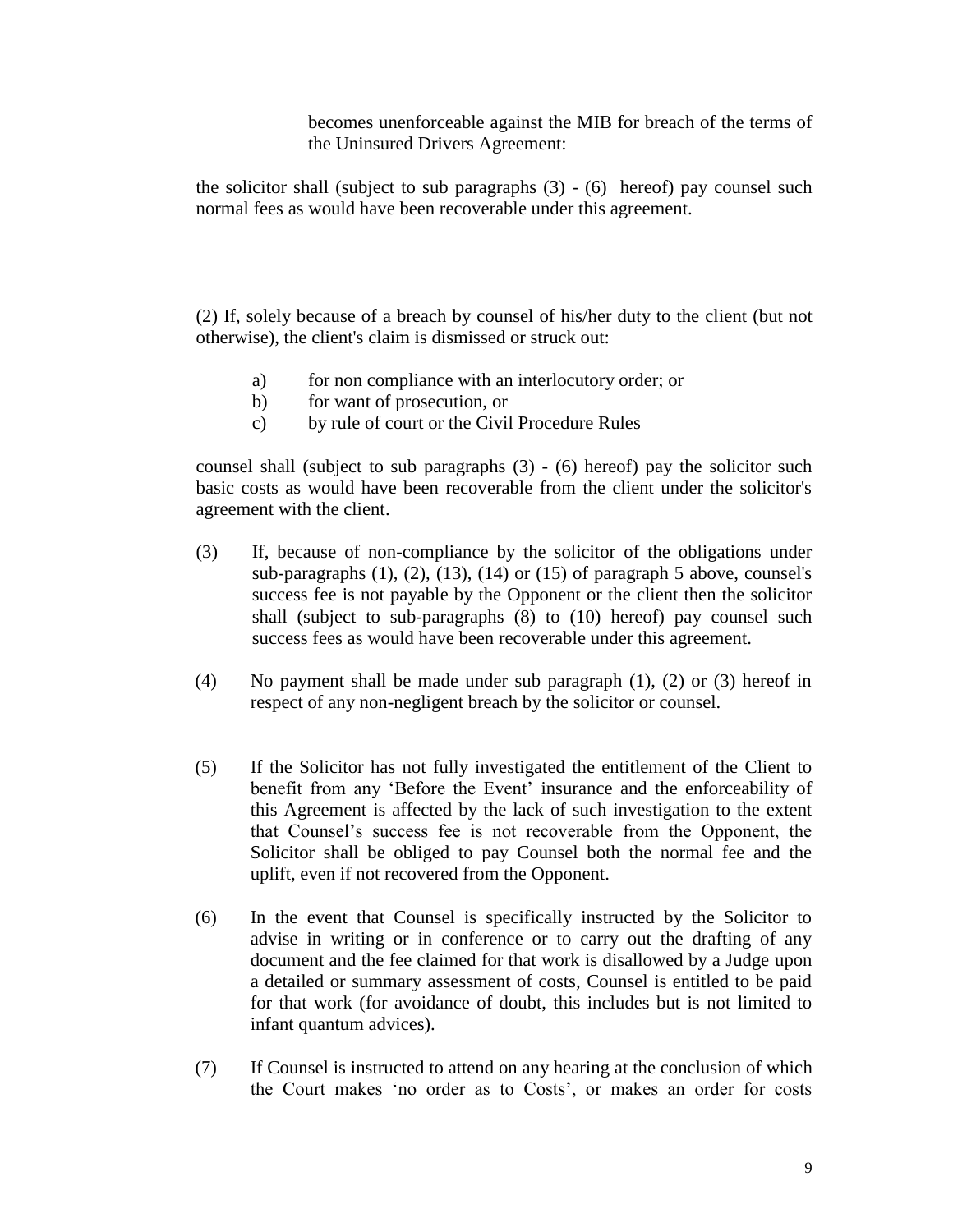reserved or another party's costs in the case or any other costs order adverse to the client, Counsel is entitled to be paid for conducting that hearing, in the event that the substantive claim is successful.

### Adjudication on disagreement

- (8) In the event of any disagreement as to whether there has been an actionable breach by either the solicitor or counsel, or as to the amount payable under sub paragraph (1), (2) or (3) hereof, that disagreement shall be referred to adjudication by a panel consisting of a Barrister nominated by PIBA and a solicitor nominated by APIL who shall be requested to resolve the issue on written representations and on the basis of a procedure laid down by agreement between PIBA and APIL. The costs of such adjudication shall, unless otherwise ordered by the panel, be met by the unsuccessful party.
- (9) In the event of a panel being appointed pursuant to sub paragraph (8) hereof:
	- a) if that panel considers, after initial consideration of the disagreement, that there is a real risk that they may not be able to reach a unanimous decision, then the panel shall request APIL (where it is alleged there has been an actionable breach by the solicitor) or PIBA (where it is alleged that the has been an actionable breach by counsel) to nominate a third member of the panel;
	- b) that panel shall be entitled if it considers it reasonably necessary, to appoint a qualified costs draftsman, to be nominated by the President for the time being of the Law Society, to assist the panel;
	- c) the solicitor or counsel alleged to be in breach of duty shall be entitled to argue that, on the basis of information reasonably available to both solicitor and barrister, the claim would not have succeeded in any event. The panel shall resolve such issue on the balance of probabilities, and if satisfied that the claim would have been lost in any event shall not make any order for payment of fees or costs.

### Cap

(10) the amount payable in respect of any claim under sub paragraph (1) or (2) or (3) shall be limited to a maximum of £25,000.

# **(B) On Termination of the Agreement**

### **Termination by Counsel**

18. (1) If counsel terminates the agreement under paragraph 6 then, subject to subparagraph 2 hereof, counsel may elect either: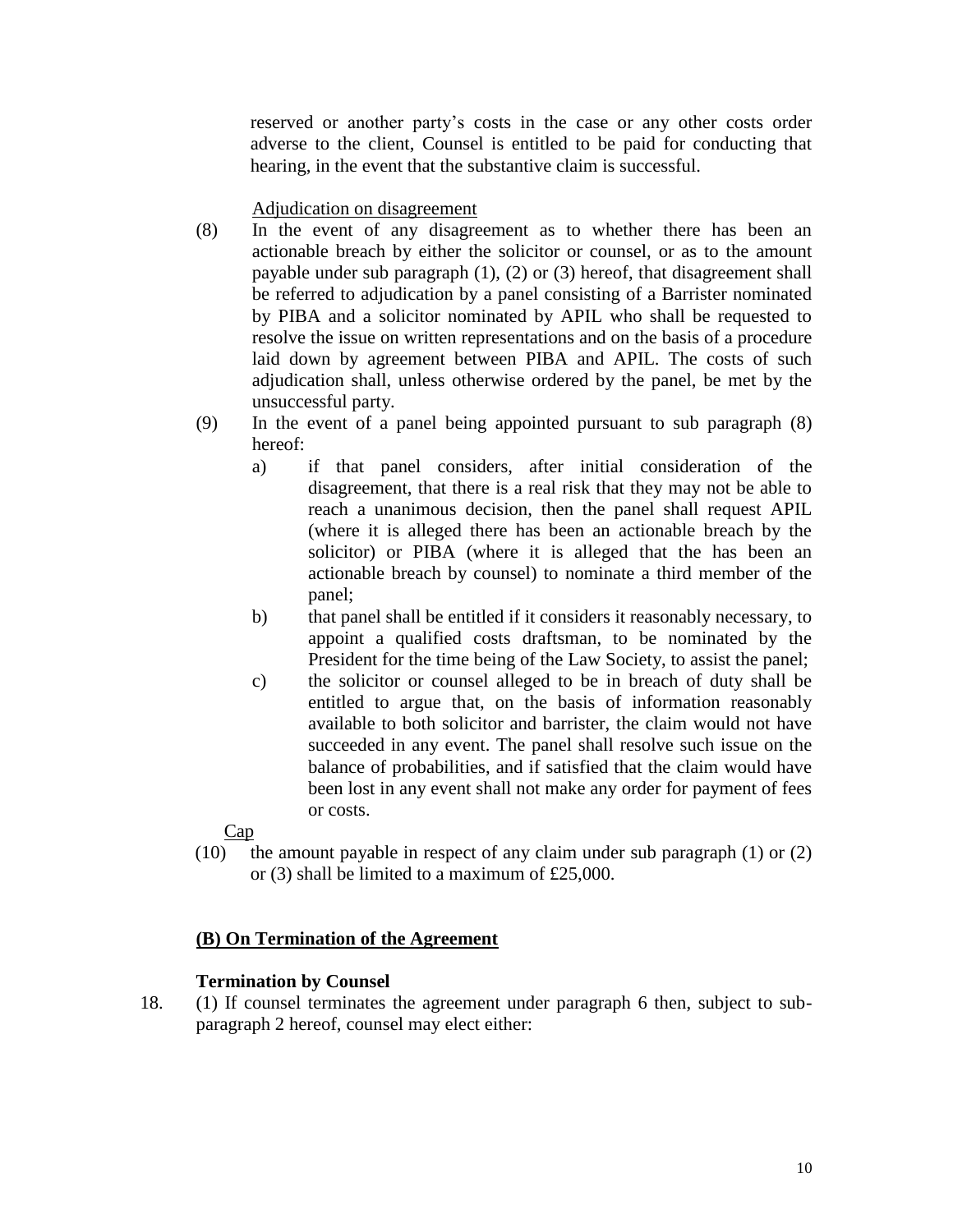- a) to receive payment of normal fees without a success fee which the solicitor shall pay not later than three months after termination: **("Option A"),** or
- b) to await the outcome of the case and receive payment of normal and success fees if it ends in success: **("Option B").**
- (2) If counsel terminates the agreement because the solicitor, client or Litigation Friend rejects advice under paragraphs 5 (8) (e) or (f) or counsel assesses the prospects of success in the case at or below 50% in accordance with Part 4 paragraph (6) (9) or advises discontinuance of the claim under paragraph Part 4 paragraph (6) (10), counsel is entitled only to **"Option B".**

#### **Termination by the Solicitor**

(3) If the solicitor terminates the agreement under paragraph 7, counsel is entitled to elect between **"Option A"** and **"Option B"**.

#### **Automatic Termination and Counsel taking silk**

(4) If the agreement terminates under paragraphs 8 or 10 counsel is entitled only to **"Option B"**.

#### **Challenge to fees**

- 19. If the client or any Litigation Friend wishes to challenge:
	- a) the entitlement to fees of counsel or the level of such fees following termination of the agreement ;or
	- b) any refusal by counsel after signing this agreement to accept instructions

any challenge to fees must be made in writing within 30 days of (a) or (b).

In the event of dispute the parties agree to submit to the exclusive jurisdiction of the Courts of England and Wales in respect of such dispute arising out of or under the terms of the Agreement between Counsel and Solicitor in accordance with paragraph 19.2 of the Standard Contractual Terms.

#### **Return of Work**

20. If counsel in accordance with the Bar's Code of Conduct is obliged to return any brief or instructions in this case to another barrister, then: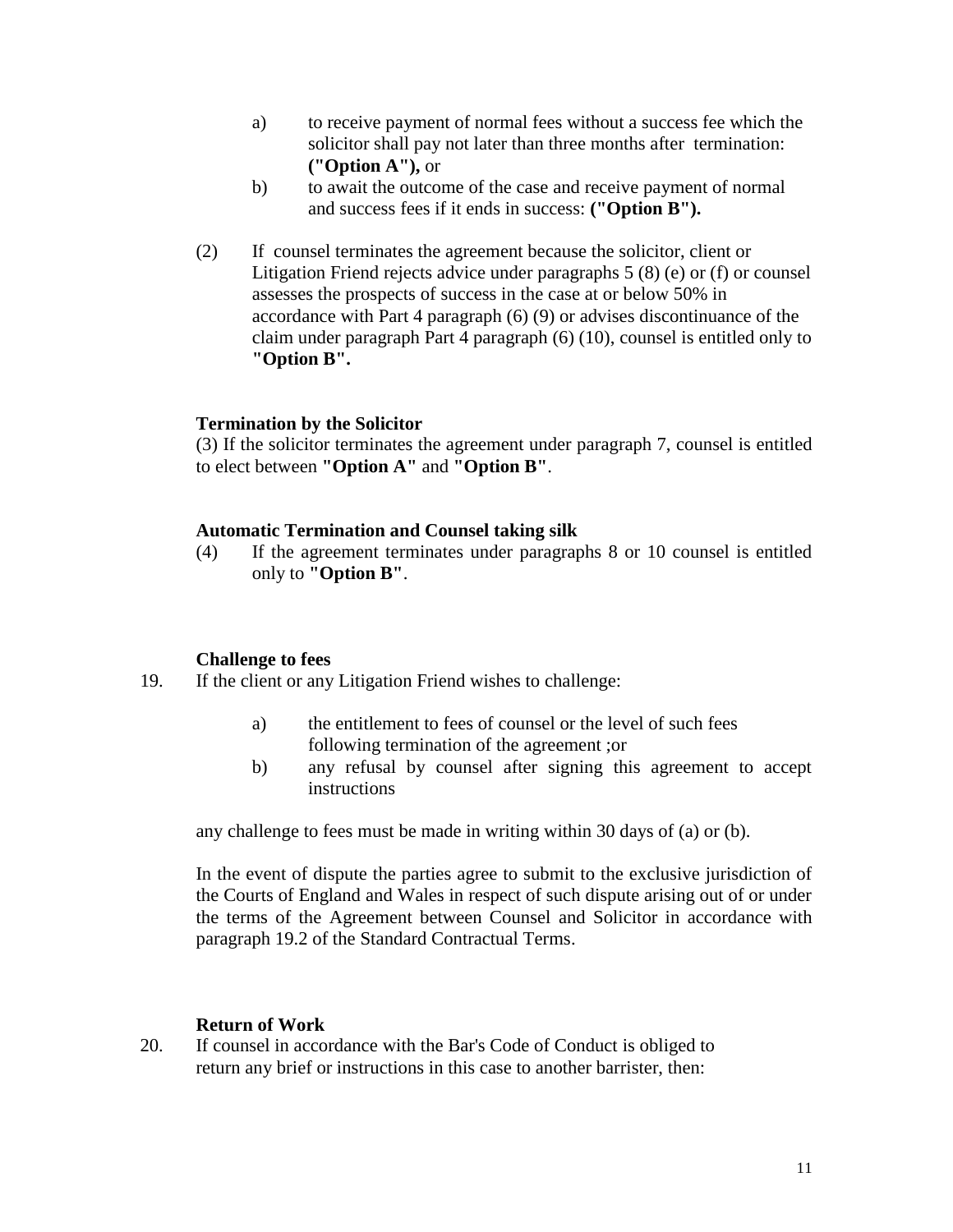1) Counsel will use his/her best endeavours to ensure that an appropriate barrister agrees to act for the client on the same terms as this agreement;

If counsel is unable to secure an appropriate replacement barrister to act for the client on the same terms as this agreement counsel will not be responsible for any additional fee incurred by the solicitor or client.

- 2) Subject to paragraph 20(3) hereof, if the case ends in success counsel's fees for work done shall be due and paid on the conditional fee basis contained in this agreement whether or not the replacement barrister acts on a conditional fee basis; but
- 3) If the solicitor or client rejects any advice by the replacement barrister of the type described in paragraph 5(8) hereof, the solicitor shall immediately notify counsel who shall be entitled to terminate this agreement under paragraph 6(3).

# **PART SEVEN ASSESSMENT AND PAYMENT OF COSTS / FEES**

### **Costs Assessment**

- 21. 1) If:
	- (a) a costs order is anticipated or made in favour of the client at an interlocutory hearing and the costs are summarily assessed at the hearing; or
	- (b) the costs of an interlocutory hearing are agreed between the parties in favour of the client; or
	- (c) an interlocutory order or agreement for costs to be assessed in detail and paid forthwith is made in favour of the client: then
		- (i) the solicitor will include in the statement of costs a full claim for counsel's normal fees; and
		- (ii) the solicitor will promptly conclude by agreement or assessment the question of such costs; and
		- (iii) within one month of receipt of such costs the solicitor will pay to counsel the amount recovered in respect of his/her fees, such sum to be set off against counsel's entitlement to normal fees by virtue of this agreement.

### **Interest**

22. The solicitor will use his best endeavours to recover interest on costs from any party ordered to pay costs to the client and shall pay counsel the share of such interest that has accrued on counsel's outstanding fees.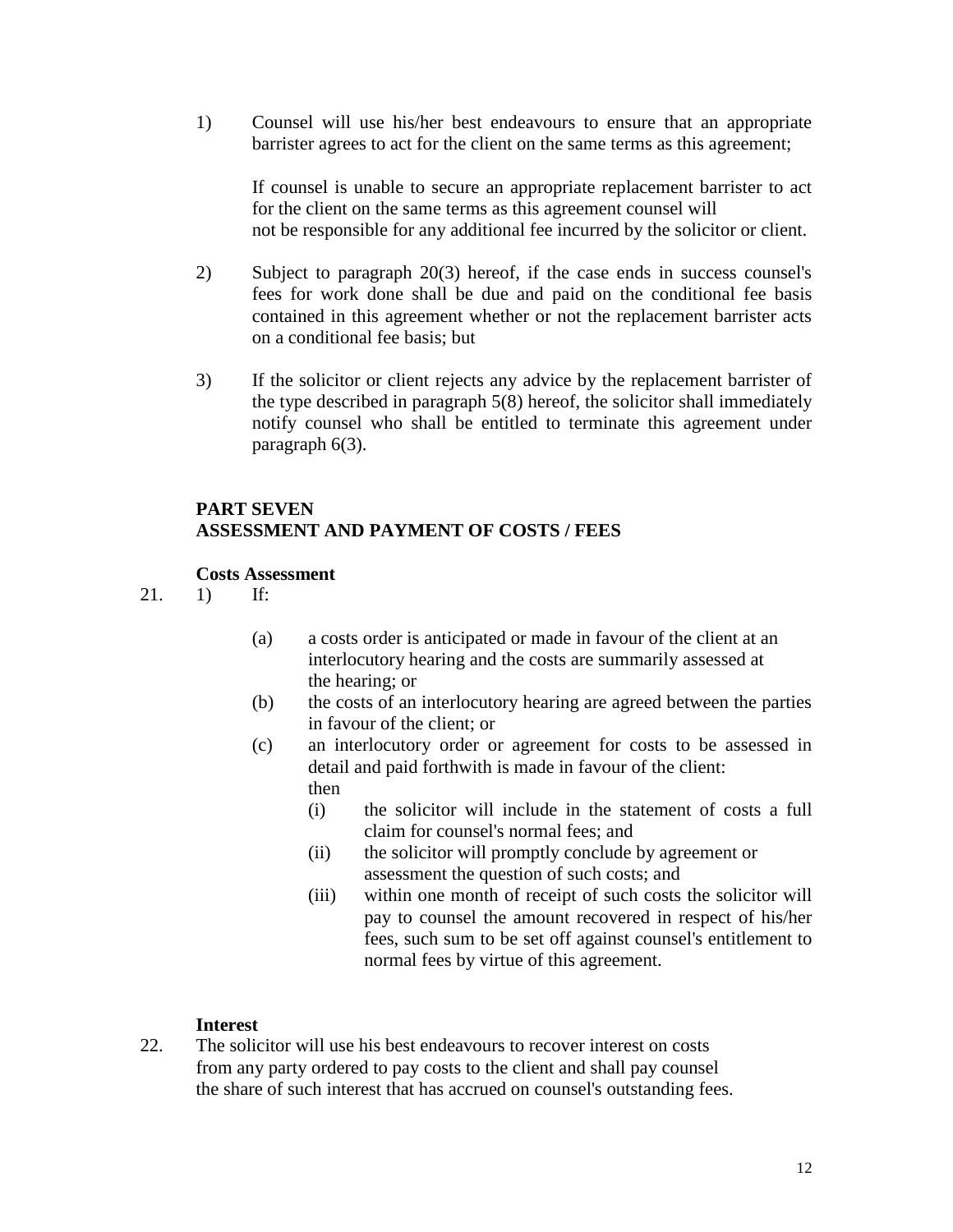### **Challenge to Success Fee**

- 23. 1) The solicitor will inform counsel's clerk in good time of any challenge made to his normal and success fee and of the date, place and time of any detailed costs assessment the client or opponent has taken out pursuant to the Civil Procedure Rules and unless counsel is present or represented at the assessment hearing will place counsel's risk assessment, relevant details and any written representations before the assessing judge and argue counsel's case for his/her fees.
	- 2) If counsel's fees are reduced on any assessment then:
		- a) the solicitor will inform counsel's clerk within seven days and confer with counsel whether to apply for an order that the client should pay the success fee and make such application on counsel's behalf;
		- b) subject to any appeal or order, counsel will accept such fees as are allowed on that assessment and will repay forthwith to the solicitor any excess previously paid.

### **Disclosing the reasons for the success fee**

- 24. 1) If (a) a success fee becomes payable as a result of the client's claim and
	- (b) any fees subject to the increase provided for by paragraph 12 hereof are assessed and
	- (c) Counsel, the solicitor or the client is required by the court to disclose to the court or any other person the reasons for setting such increase as the level stated in this agreement, he / she may do so.

### **Reduction on Assessment**

25. If any fees subject to the said percentage increase are assessed and any amount of that increase is disallowed on assessment on the ground that the level at which the increase was set was unreasonable in view of the facts which were or should have been known to counsel at the time it was set, such amount ceases to be payable under this agreement unless the court is satisfied that it should continue to be so payable.

### **Agreement on Fees**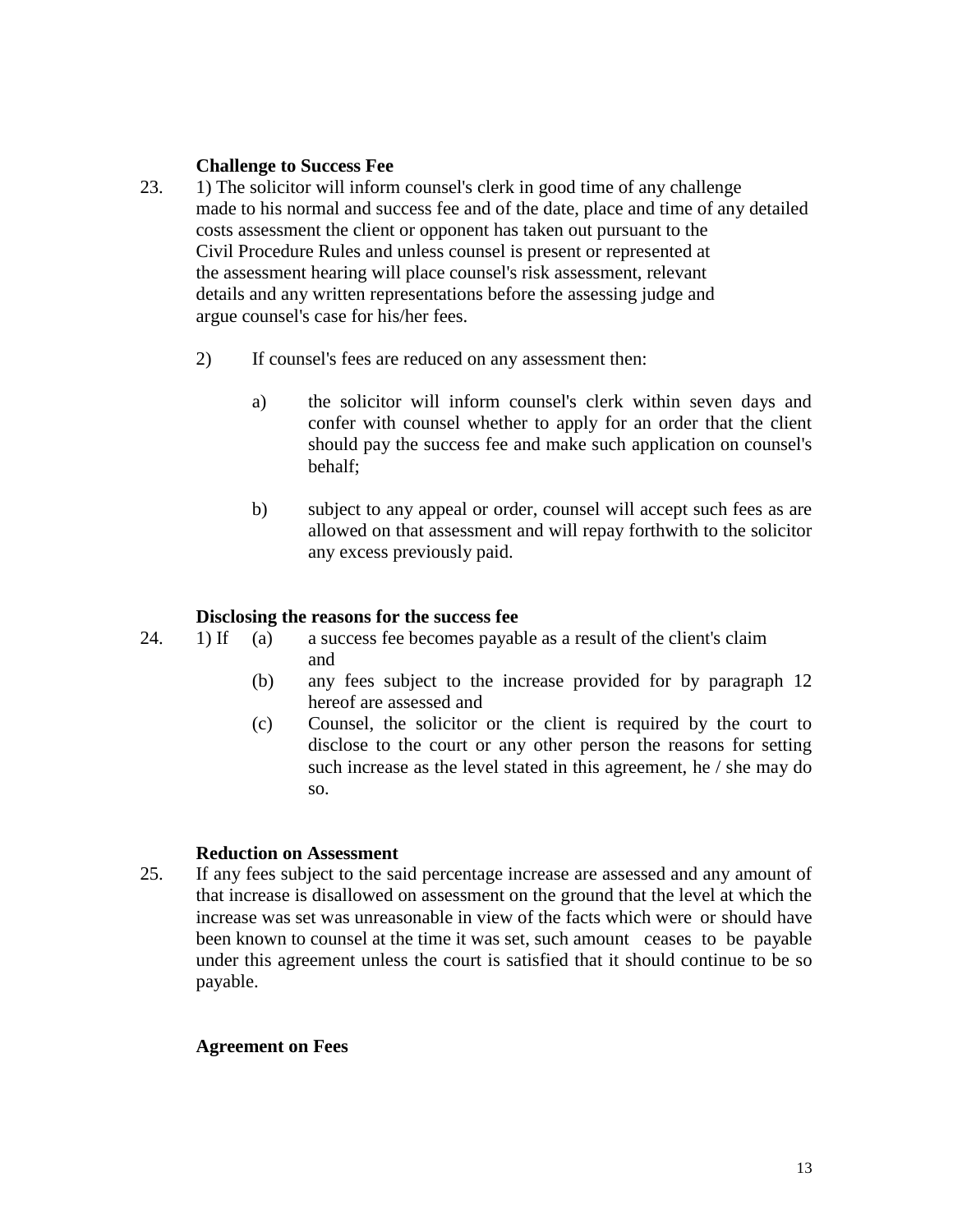- 26. If the Opponent offers to pay the client's legal fees or makes an offer of one amount that includes payment of Counsel's normal fees at a lower sum than is due under this agreement then the solicitor:
	- (a) will calculate the proposed pro-rata reductions of the normal and success fees of both solicitor and counsel, and
	- (b) inform counsel of the offer and the calculations supporting the proposed pro-rata reductions referred to in paragraph (a) above, and
	- (c) will not accept the offer without counsel's express consent. If such an agreement is reached on fees, then counsel's fees shall be limited to the agreed sum unless the court orders otherwise.

### **Solicitor's Obligation to pay**

27. 1) Counsel shall be entitled to deliver an Invoice to the Solicitor in respect of the Services or any completed part thereof and any disbursements at any time after supplying the Services or the relevant part thereof.

2) Counsel shall deliver an Invoice to the Solicitor in respect of the Services or any part thereof and any disbursements as soon as reasonably practicable after and not more than 3 months from the earliest of: (a) a request by the solicitor; (b) notification by the solicitor that the Case has settled or otherwise concluded; or (c) termination of the Agreement.

3) The Invoice must set out an itemised description of: the Services provided by the Barrister and the fees charged; any disbursements incurred and the cost thereof; and VAT (or any tax of a similar nature), if any.

4) The amounts of fees and expenses payable to counsel under this agreement

- (a) are not limited by reference to the damages which may be recovered on behalf of the client and
- (b) are payable whether or not the solicitor is or will be paid by the client or opponent.

5) Upon success the solicitor will promptly conclude by agreement or assessment the question of costs and will pay Counsel promptly and in any event not later than 60 days after receipt of such costs the full sum due under this agreement.

6)The Invoice must be paid without any set-off (whether by reason of a complaint made or dispute with the Barrister or otherwise), and without any deduction or withholding on account of any taxes or other charges.

7) Where the Barrister has delivered a fee note, on request by the solicitor Counsel will deliver a VAT invoice following receipt of payment.